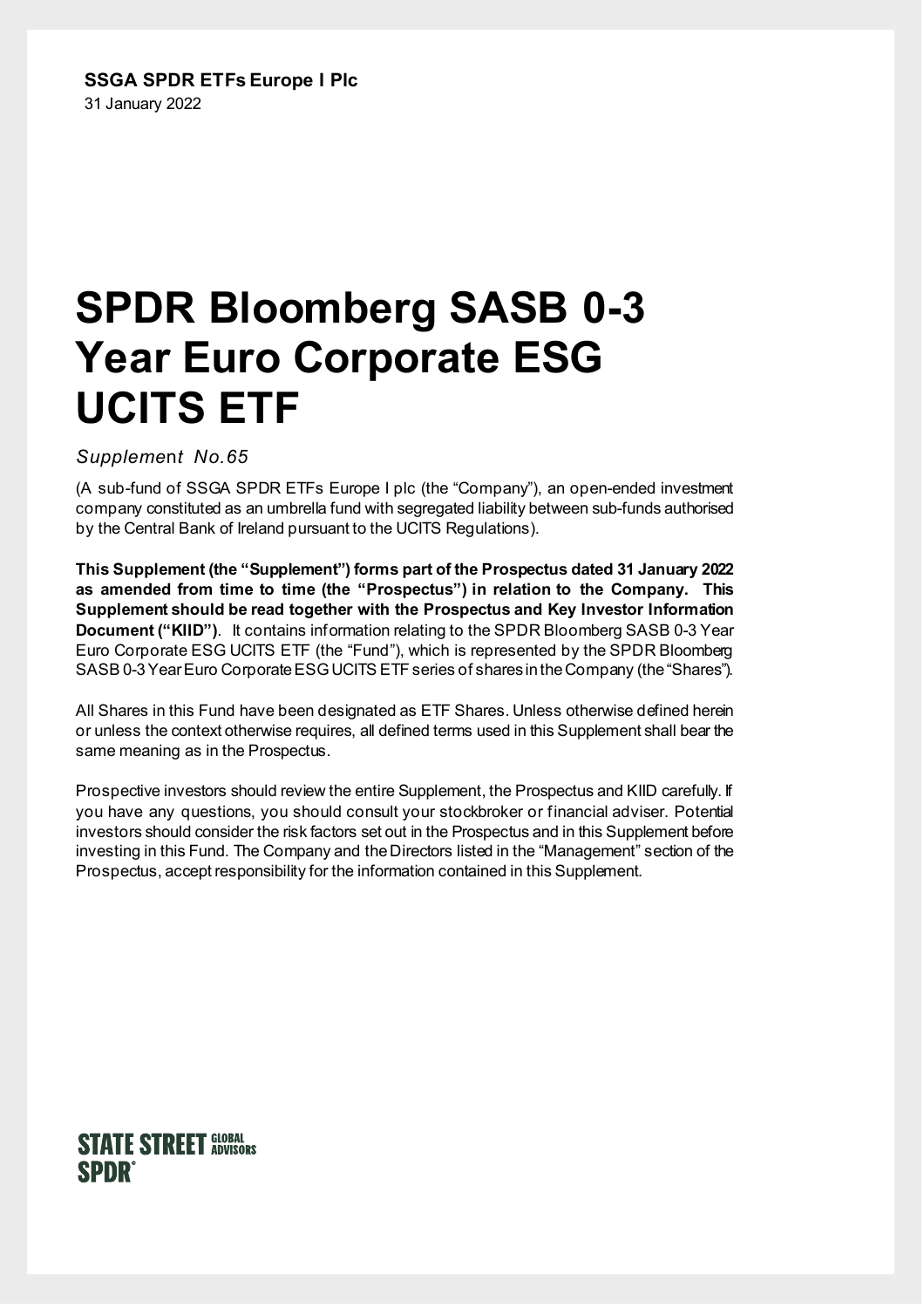### **Fund Characteristics**

| <b>Base Currency</b>                          | <b>EUR</b>                                                                                                                                                                                                                                                                                                                                                                                                                                                                                                                                                                                                                                           |  |  |  |  |  |
|-----------------------------------------------|------------------------------------------------------------------------------------------------------------------------------------------------------------------------------------------------------------------------------------------------------------------------------------------------------------------------------------------------------------------------------------------------------------------------------------------------------------------------------------------------------------------------------------------------------------------------------------------------------------------------------------------------------|--|--|--|--|--|
| Investment Manager                            | State Street Global Advisors Europe Limited.                                                                                                                                                                                                                                                                                                                                                                                                                                                                                                                                                                                                         |  |  |  |  |  |
| Sub-Investment Manager(s)                     | State Street Global Advisors Limited.                                                                                                                                                                                                                                                                                                                                                                                                                                                                                                                                                                                                                |  |  |  |  |  |
| Dividend Policy                               | For distributing share classes, semi-annual distribution of income (in or around January<br>and July), except where the Management Company in its sole discretion, determines not<br>to pay a dividend on any given distribution date. For accumulating share classes, all<br>income and gains will be accumulated in the Net Asset Value per Share.<br>Distributing / accumulating status indicated in Share class information overleaf.                                                                                                                                                                                                            |  |  |  |  |  |
| <b>SFDR Fund Classification</b>               | Article 8 Fund, Sustainability Risk integrated by the Index                                                                                                                                                                                                                                                                                                                                                                                                                                                                                                                                                                                          |  |  |  |  |  |
| <b>Dealing Information</b>                    |                                                                                                                                                                                                                                                                                                                                                                                                                                                                                                                                                                                                                                                      |  |  |  |  |  |
| Dealing Deadline                              | For unhedged share classes cash subscriptions and redemptions: 2.00 p.m. (Irish time)<br>on each Dealing Day.<br>For unhedged share classes in-kind subscriptions and redemptions: 4.00 p.m. (Irish time)<br>on each Dealing Day.<br>For hedged share classes cash and in-kind subscriptions and redemptions: 2.00 p.m.<br>(Irish time) on each Dealing Day.<br>For all subscriptions and redemptions on the last Dealing Day prior to 25 December and<br>1 January each year: 11.00 a.m. (Irish time). Earlier or later times may be determined by<br>the Management Company at its discretion with prior notice to the Authorised<br>Participants. |  |  |  |  |  |
| Settlement Deadline                           | 3.00 p.m. (Irish time) on the second Business Day after the Dealing Day, or such earlier<br>or later date as may be determined by or agreed with the Management Company. The<br>Management Company/Company will notify Shareholders if, (i) an earlier Settlement<br>Deadline applies in respect of subscriptions, or (ii) a later Settlement Deadline applies in<br>respect of redemptions. Settlement may be impacted by the settlement schedule of the<br>underlying markets.                                                                                                                                                                     |  |  |  |  |  |
| Dealing NAV                                   | The Net Asset Value per Share calculated as at the Valuation Point on the relevant<br>Dealing Day.                                                                                                                                                                                                                                                                                                                                                                                                                                                                                                                                                   |  |  |  |  |  |
| Minimum Subscription and<br>Redemption Amount | Authorised Participants should refer to the Authorised Participant Operating Guidelines<br>for<br>details of the current minimum subscription and redemption amounts for the Fund.                                                                                                                                                                                                                                                                                                                                                                                                                                                                   |  |  |  |  |  |
| <b>Index Information</b>                      |                                                                                                                                                                                                                                                                                                                                                                                                                                                                                                                                                                                                                                                      |  |  |  |  |  |
| Index (Ticker)                                | Bloomberg SASB Euro Corporate 0-3 year ESG Ex-Controversies Select Index<br>(I36753EU).                                                                                                                                                                                                                                                                                                                                                                                                                                                                                                                                                              |  |  |  |  |  |
| Index Rebalance Frequency                     | Monthly.                                                                                                                                                                                                                                                                                                                                                                                                                                                                                                                                                                                                                                             |  |  |  |  |  |
| Additional Index Information                  | Further details of the Index and its performance can be found at<br>https://www.bloomberg.com/professional/product/indices/                                                                                                                                                                                                                                                                                                                                                                                                                                                                                                                          |  |  |  |  |  |

#### **Valuation Information**

| Valuation              | The Net Asset Value per Share is calculated in accordance with the "Determination of<br><b>Net Asset Value"</b> section of the Prospectus. |
|------------------------|--------------------------------------------------------------------------------------------------------------------------------------------|
| Valuation Pricing Used | Closing bid prices.                                                                                                                        |
| Valuation Point        | 4.15 p.m. (Irish time) on each Business Day.                                                                                               |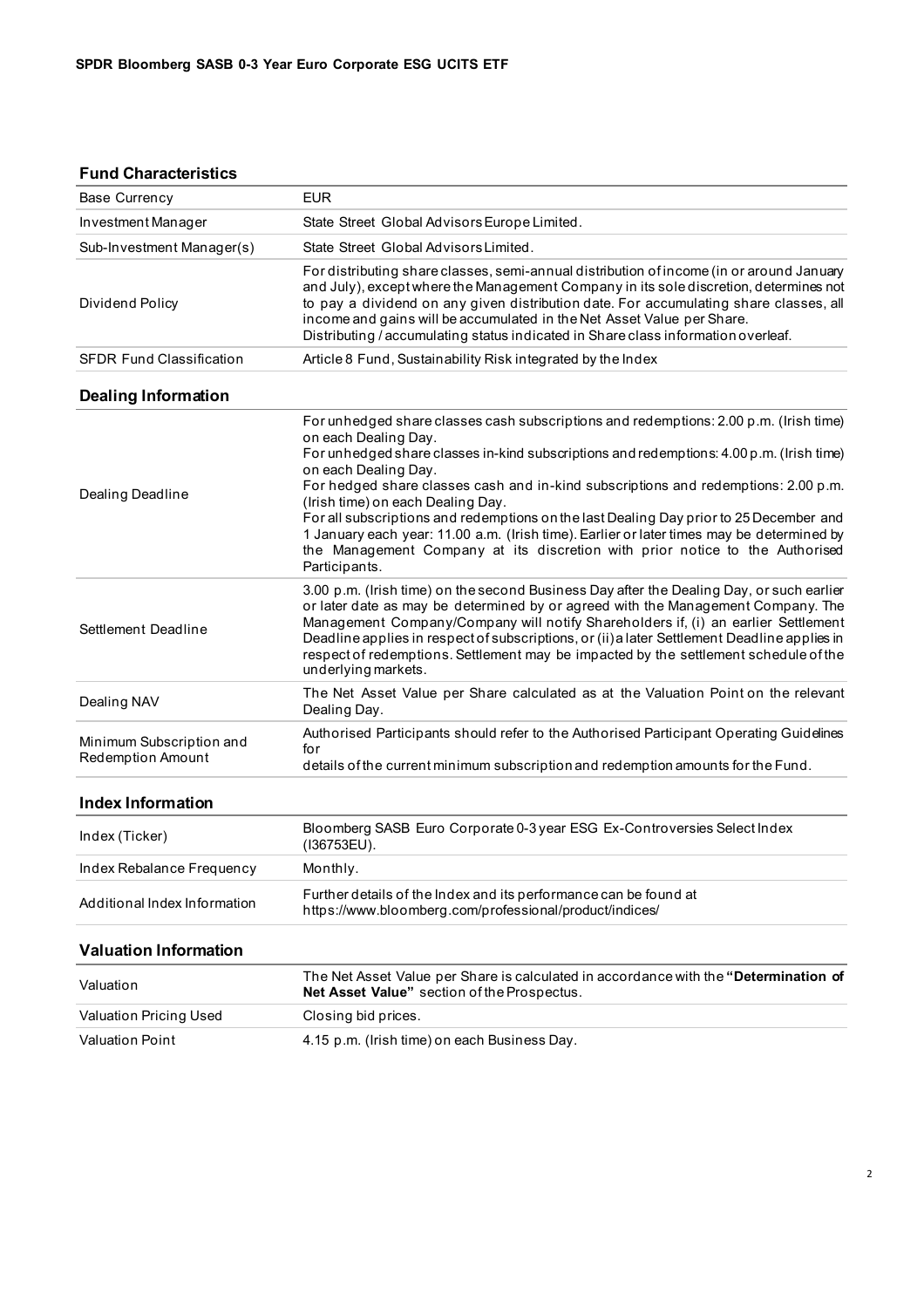# **Share Classes**

| <b>Share Class Type</b>                                                                                                                | <b>EUR</b> unhedged                                                       |     | <b>GBP</b> hedged                                                                                        |     | <b>CHF hedged</b>                                                                                        |     | <b>USD hedged</b>                                                                                        |     |
|----------------------------------------------------------------------------------------------------------------------------------------|---------------------------------------------------------------------------|-----|----------------------------------------------------------------------------------------------------------|-----|----------------------------------------------------------------------------------------------------------|-----|----------------------------------------------------------------------------------------------------------|-----|
| <b>Name</b>                                                                                                                            | SPDR Bloomberg<br>SASB 0-3 Year Euro<br>Corporate ESG UCITS<br><b>ETF</b> |     | <b>SPDR Bloomberg</b><br>SASB 0-3 Year Euro<br>Corporate ESG GBP<br>Hdg UCITS ETF                        |     | SPDR Bloomberg<br>SASB 0-3 Year Euro<br>Corporate ESG CHF<br>Hdg UCITS ETF                               |     | SPDR Bloomberg<br>SASB 0-3 Year Euro<br>Corporate ESG USD<br>Hdg UCITS ETF                               |     |
| Dividend Policy*                                                                                                                       | Dist                                                                      | Acc | Dist                                                                                                     | Acc | Dist                                                                                                     | Acc | Dist                                                                                                     | Acc |
| <b>Share Class</b><br>Currency                                                                                                         | <b>EUR</b>                                                                |     | <b>GBP</b>                                                                                               |     | <b>CHF</b>                                                                                               |     | <b>USD</b>                                                                                               |     |
| <b>Currency Hedged</b><br><b>Index</b>                                                                                                 | n/a                                                                       |     | Bloomberg SASB Euro<br>Corporate 0-3 year<br><b>ESG Ex-Controversies</b><br>Select Index (GBP<br>hedged) |     | Bloomberg SASB Euro<br>Corporate 0-3 year<br><b>ESG Ex-Controversies</b><br>Select Index (CHF<br>hedged) |     | Bloomberg SASB Euro<br>Corporate 0-3 year<br><b>ESG Ex-Controversies</b><br>Select Index (USD<br>hedged) |     |
| <b>Index Ticker</b>                                                                                                                    | 136753EU                                                                  |     | H36753GB                                                                                                 |     | H36753CH                                                                                                 |     | H36753US                                                                                                 |     |
| <b>TER</b><br>(further information in<br>this respect is set out<br>in the "Fees and<br><b>Expenses"</b> section of<br>the Prospectus) | Up to 0.12%                                                               |     | Up to 0.17%                                                                                              |     | Up to 0.17%                                                                                              |     | Up to 0.17%                                                                                              |     |

\*Dividend Policy: 'Dist' = Distributing shares, 'Acc' = Accumulating shares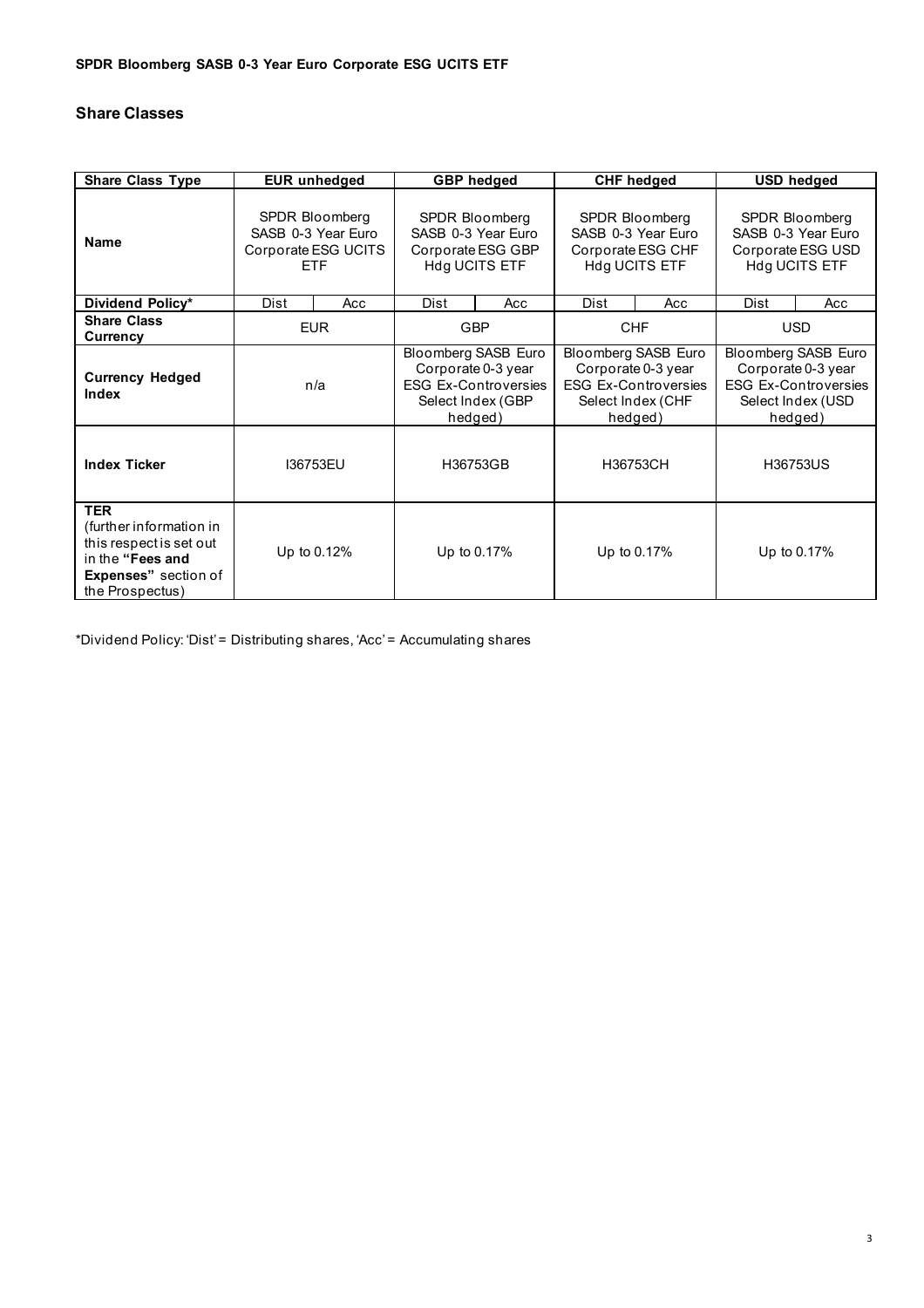# **Investment Objective and Policy**

**Investment Objective:** The objective of the Fund is to seek to provide investors with a total return, taking into account both capital and income returns, which generally reflects the return of the Bloomberg SASB Euro Corporate 0-3 year ESG Ex-Controversies Select Index.

**Investment Policy:** The investment policy of the Fund is to track the performance of the Index (or any other index determined by the Directors from time to time to track substantially the same market as the Index) as closely as possible, while seeking to minimise as far as possible the tracking difference between the Fund's performance and that of the Index.

The Index is an investment grade, fixed-rate, Eurodenominated benchmark that optimizes its R-Factor™ score, an environmental, social and governance ("**ESG**") rating, provided by State Street Global Advisors®. Based on the Bloomberg Euro Corporate 0-3 Year Index (the "**Euro Corporate 0-3 Index**"), the Index selects securities eligible for the Euro Corporate 0-3 Index, then aims to exclude certain issuers based on their ESG characteristics considering both their ESG rating and their involvement in certain controversial business activities as outlined in the Index methodology. Then, the Index weights securities using an optimisation process, in order to seek to maximise the portfolio ESG rating, while controlling for active total risk. The active total risk refers to the variation between the Index and the Euro Corporate 0-3 Index.

At least 90% of the Fund's assets are invested in securities that are constituents of the Index, while the Index provider applies ESG ratings on all of the Index constituents. It is expected that the resulting portfolio ESG rating will be higher than the portfolio ESG rating of the Euro Corporate 0-3 Index after applying a filter eliminating at least 20% of the least well rated securities, by ESG rating, from the Euro Corporate 0- 3 Index.

The adoption of these screens and best in class criteria within the Index correspond to the environmental and social factors which the Fund promotes, as further described in the "**ESG Screening**" and **"ESG Best in Class Investing"** subsections of the "**ESG Investing**" section of the Prospectus. Companies deemed by the Index provider to not violate United Nations Global Compact principles are considered to exhibit good governance. The main methodological limits are described in the "**Screening Ris**k" subsection of the "Investment Risks" section of this Supplement.

The Index measures the performance of the short dated Euro corporate bond market. Only bonds that have a maturity of less than three years are included, and all bonds contained within the Index will remain until maturity. Inclusion is based on the currency of the issue, not the domicile of the issuer. Index constituents may on occasion be rebalanced more often than the Index Rebalance

Frequency, if required by the Index methodology, including for example where corporate actions such as mergers or acquisitions affect components of the Index.

Hedged Share Classes are made available to reduce the impact of exchange rate fluctuations between the currency of the Class and the currency in which the underlying assets are denominated. Investors should note that the hedged Share Classes (designated as such in this Supplement) will be hedged back to the currency of the relevant Class. Consequently the hedged Share Classes should more closely track the corresponding currency hedged versions of the Index.

The Investment Manager and/or Sub-Investment Manager, on behalf of the Fund, will invest using the stratified sampling strategy as further described in the "**Investment Objectives and Policies – Index Tracking Funds**" section of the Prospectus, primarily in the securities of the Index, at all times in accordance with the Investment Restrictions set forth in the Prospectus. The Investment Manager and/or Sub-Investment Manager also may, in exceptional circumstances, invest in securities not included in the Index but that it believes closely reflect the risk and distribution characteristics of securities of the Index. In such case, the application of an ESG Rating to these selected securities cannot be guaranteed. The bond securities in which the Fund invests will be primarily listed or traded on Recognised Markets in accordance with the limits set out in the UCITS Regulations. Details of the Fund's portfolio and the indicative net asset value per share for the Fund are available on the Website daily.

**Currency Hedging:** The Fund will use financial derivative instruments ("FDIs"), including forward foreign exchange contracts, to hedge some or all of the foreign exchange risk for hedged Share Classes. Currency hedging transactions in respect of a hedged Share Class will be clearly attributable to that Class and any costs shall be for the account of that Class only. All such costs and related liabilities and/or benefits will be reflected in the net asset value per Share of the Class. Over-hedged or under-hedged positions may arise unintentionally due to factors outside the control of the Investment Manager and/or Sub-Investment Manager but will be monitored and adjusted on a regular basis.

**Taxonomy Regulation.** This Fund promotes environmental characteristics. As such, it is required as per Article 6 of the Taxonomy Regulation to state that the "do no significant harm" principle applies only to those investments underlying the Fund that take into account the EU criteria for environmentally sustainable economic activities. The investments underlying the remaining portion of this Fund do not take into account the EU criteria for environmentally sustainable economic activities.

It should however be noted that notwithstanding the above, this Fund does not take into account the EU criteria for environmentally sustainable economic activities within the meaning of the Taxonomy Regulation and, as such, its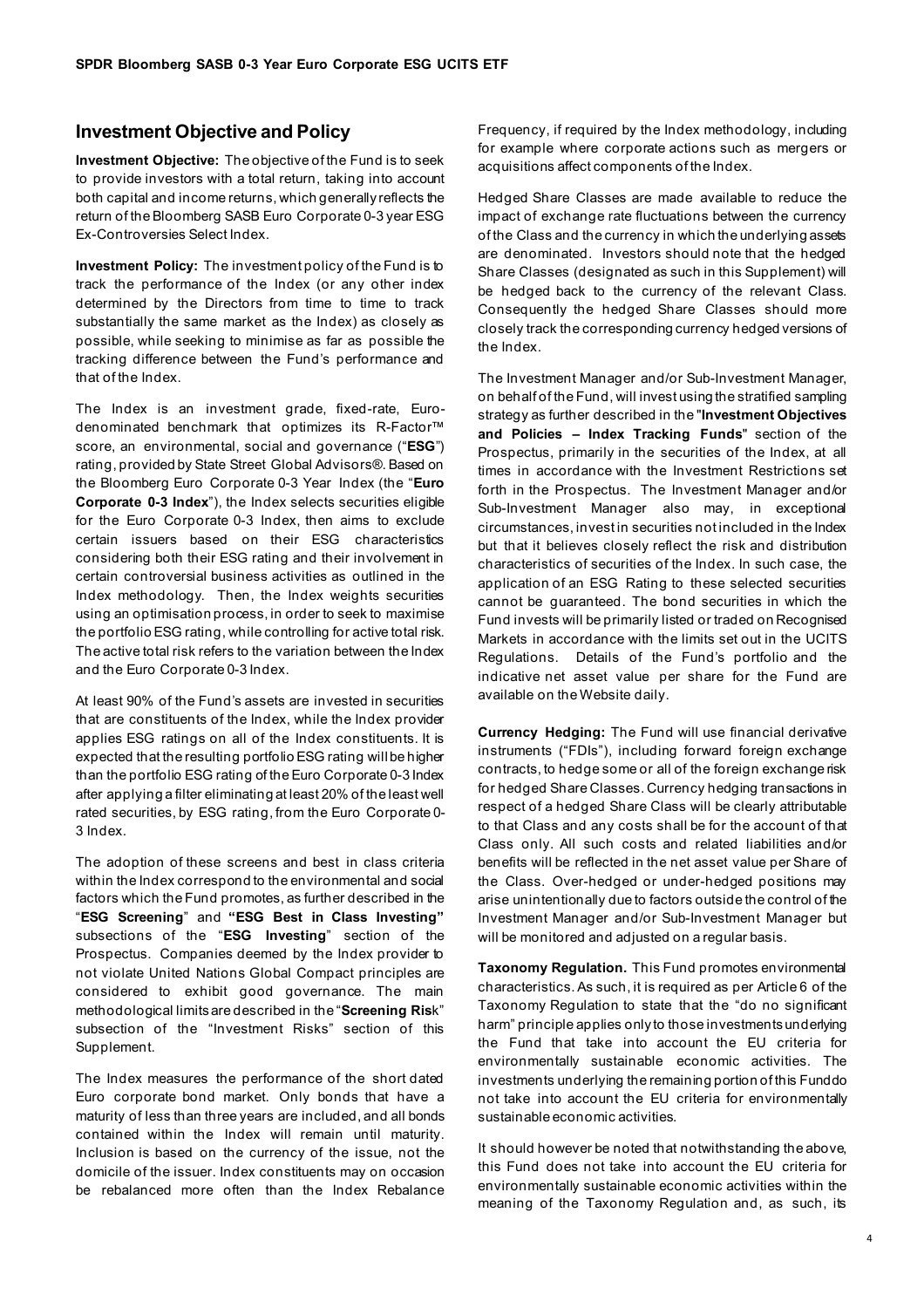portfolio alignment with the Taxonomy Regulation is not calculated.

# **Permitted Investments**

**Bonds:** The securities in which the Fund invests may include government and government-related bonds and corporate bonds.

**Other Funds / Liquid Assets:** The Fund may invest up to 10% of its net assets in other regulated open-ended funds (including Money Market Funds) where the objectives of such funds are consistent with the objective of the Fund and where such funds are authorised in member states of the EEA, United Kingdom, USA, Jersey, Guernsey or the Isle of Man and where such funds comply in all material respects with the provisions of the UCITS Regulations. The Fund may hold ancillary liquid assets such as deposits in accordance with the UCITS Regulations.

**Derivatives:** The Fund may use FDIs for currency hedging and efficient portfolio management purposes. Any use of FDIs by the Fund shall be limited to futures and forward foreign exchange contracts (including non-deliverable forwards). Efficient portfolio management means investment decisions involving transactions that are entered into for one or more of the following specific aims: the reduction of risk; the reduction of cost; the generation of additional capital or income for the Fund with an appropriate level of risk, taking into account the risk profile of the Fund; or the minimisation of tracking error, i.e. the risk that the Fund return varies from the Index return. FDIs are described in the **"Investment Objectives and Policies – Use of Financial Derivative Instruments"** section of the Prospectus.

## **Securities Lending, Repurchase Agreements & Reverse Repurchase Agreements**

The Fund does not currently participate in a securities lending programme, though it is entitled to do so. The Fund also does not intend to engage in repurchase agreements and reverse repurchase agreements. Should the Directors elect to change this policy in the future, due notification will be given to Shareholders and this Supplement will be updated accordingly.

#### **Investment Risks**

Investment in the Fund carries with it a degree of risk. Investors should read the **"Risk Information"** section of the Prospectus. In addition, the following risks are particularly relevant for the Fund.

**Index Tracking Risk**: The Fund's return may not match the return of the Index. It is currently anticipated that the Fund will track the Index with a potential variation of up to 1% annually under normal market conditions. The Fund's ability to track the Index will be affected by Fund expenses, the amount of cash and cash equivalents held in its portfolio, and the frequency and the timing of purchases and sales of interests in the Fund. The Investment Manager and/or Sub-Investment Manager may attempt to replicate the Index return by investing in a sub-set of the securities in the Index, or in some securities not included in the Index, potentially increasing the risk of divergence between the Fund's return and that of the Index.

**Liquidity Risk & ETF Liquidity Risk:** Lack of a ready market or restrictions on resale may limit the ability of the Fund to sell a security at an advantageous time or price or at all. Illiquid securities may trade at a discount from comparable, more liquid investments and may be subject to wide fluctuations in market value. Illiquidity of the Fund's holdings may limit the ability of the Fund to obtain cash to meet redemptions on a timely basis. Where the fund invests in illiquid securities or does not trade in large volumes, the bid offer spreads of the Fund may widen, the Fund may be exposed to increased valuation risk and reduced ability to trade. Shares in the Fund may also trade at prices that are materially different to the last available NAV.

**Concentration Risk:** When the Fund focuses its investments in a particular currency, the financial, economic, business, and other developments affecting issuers in that currency will have a greater effect on the Fund than if it was more diversified. This concentration may also limit the liquidity of the Fund. Investors may buy or sell substantial amounts of the Fund's shares in response to factors affecting or expected to affect a currency in which the Fund focuses its investments.

**Debt Securities - Credit Risk:** A debt security's value may be adversely affected by its issuer's ability or perceived ability, to make timely payments. An issuer's ability to meet its obligations in relation to securities held by the Fund may decline substantially. The rating assigned to any particular investment does not necessarily reflect the issuer's current financial condition and does not reflect an assessment of an investment's volatility or liquidity. Investment grade securities may still be subject to credit difficulties leading to the loss of some or all of the sums invested. If a security held by a Fund loses its rating or its rating is downgraded, the Fund may nonetheless continue to hold the security in the discretion of the Investment Manager and/or Sub-Investment Manager.

**Derivatives Risk:** The Fund may use FDIs for currency hedging and efficient portfolio management purposes as described in the derivatives section under Permitted Investments above. The Fund's use of FDIs involves risks different from, and possibly greater than, the risks associated with investing directly in securities.

**Share Class Risk:** There is no segregation of liabilities between Classes of the Fund. While the Investment Manager and/or Sub-Investment Manager will seek to ensure that gains/losses on and the costs of the relevant FDI associated with any currency hedging strategy will accrue solely to the Class for which it is intended, the transactions could result in liabilities for other Classes.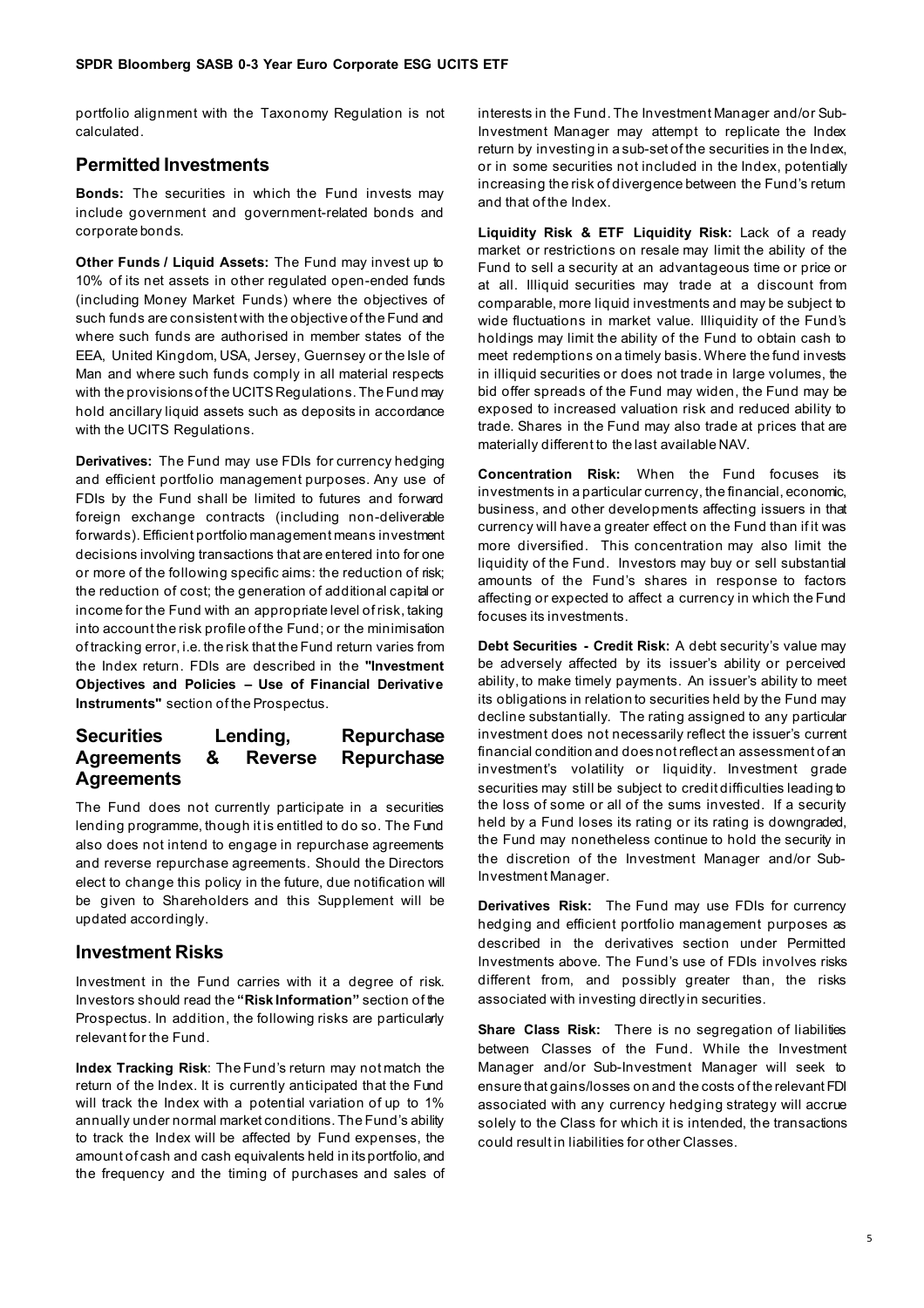**Currency Hedging Risk:** Hedges are sometimes subject to imperfect matching between the hedging transaction and the risk sought to be hedged. There can be no assurance that the Fund's hedging transactions will be effective. As the purpose of currency hedging is to try to reduce or eliminate losses caused by exchange rate fluctuations, it can also reduce or eliminate gains where the currency in which the Fund's assets are denominated appreciates.

**Screening Risk**: There is a risk that the Index provider may make errors, such as incorrect assessment of the screen criteria described in the Investment Policy and/or include incorrect/exclude correct constituents in the screening process. ESG scoring and screening is subject to inherent methodological limits. Any assessment of ESG criteria by an Index is based on the data provided by third parties. Such assessments are dependent upon information and data that may be incomplete, inaccurate or unavailable, which could cause incorrect assessment of an issuer's ESG performance. In particular there may be potential inconsistencies, inaccuracy or a lack of availability of required ESG data, particularly where this is issued by external data providers. These limitations may include but are not limited to issues relating to:

- Missing or incomplete data from companies (for example, relating to their capacity to manage their Sustainability Risks) which have been used as input for any scoring model;
- The quantity and quality of ESG data to be processed;
- The identification of relevant factors for the ESG analysis.

**Integrating Sustainability Risk:** The integration of Sustainability Risk by the Index does not assure the mitigation of any or all Sustainability Risk. Any deterioration in the financial profile of an underlying investment affected by a Sustainability Risk may have a corresponding negative impact on the Net Asset Value and/or performance of the investing Fund.

**SFDR - Fund Classification Risk:** The SFDR has phased implementation from 10 March 2021 and imposes new disclosure obligations on financial market participants. As at the date of this Prospectus, the implementing Regulatory Technical Standards (Level 2) for SFDR have been released but not adopted by the European Commission and certain concepts newly introduced by SFDR are not currently the subject of centralised implementing standards, local guidance or established market practice. The Fund has been assessed and classified in good faith based on the relevant information currently available. As these standards and guidance develop, the SFDR related disclosures and the Article 8 classification indicated in this Supplement and on the Website are subject to change and may no longer apply.

# **Investor Profile**

The typical investors of the Fund are expected to be institutional, intermediary and retail investors who want to take short, medium or long term exposure to the performance of the short-dated, investment grade, Eurodenominated corporate bond market and are prepared to accept the risks associated with an investment of this type and the expected low to medium volatility of the Fund.

# **Subscriptions, Redemptions & Conversions**

Investors may subscribe for or redeem Shares in the Fund on each Dealing Day at the Dealing NAV with an appropriate provision for Duties and Charges and in accordance with the provisions in the **"Purchase and Sale Information"** section of the Prospectus.

For subscriptions, consideration, in the form of cash or cleared in kind securities, must be received by the Settlement Deadline. For redemptions, a written redemption request signed by the Shareholder is required to be received by the Administrator by the Dealing Deadline on the relevant Dealing Day.

Shareholders should refer to the terms of the **"Purchase and Sale Information"** section of the Prospectus for information on Share conversions.

# **Initial Offer Period**

Shares of the Fund will be available from 9.00 a.m. (Irish time) on 1 February 2022 to 3.00 p.m. (Irish time) on 29 July 2022 or such earlier or later date as the Directors may determine and notify to the Central Bank (the "**Initial Offer Period**"). The initial offer price will be approximately 30 in the currency of the respective share class, plus an appropriate provision for Duties and Charges, or such other amount as determined by the Investment Manager and/or Sub-Investment Manager and communicated to investors prior to investment. Following the closing date of the Initial Offer Period, the Shares will be issued at the Dealing NAV.